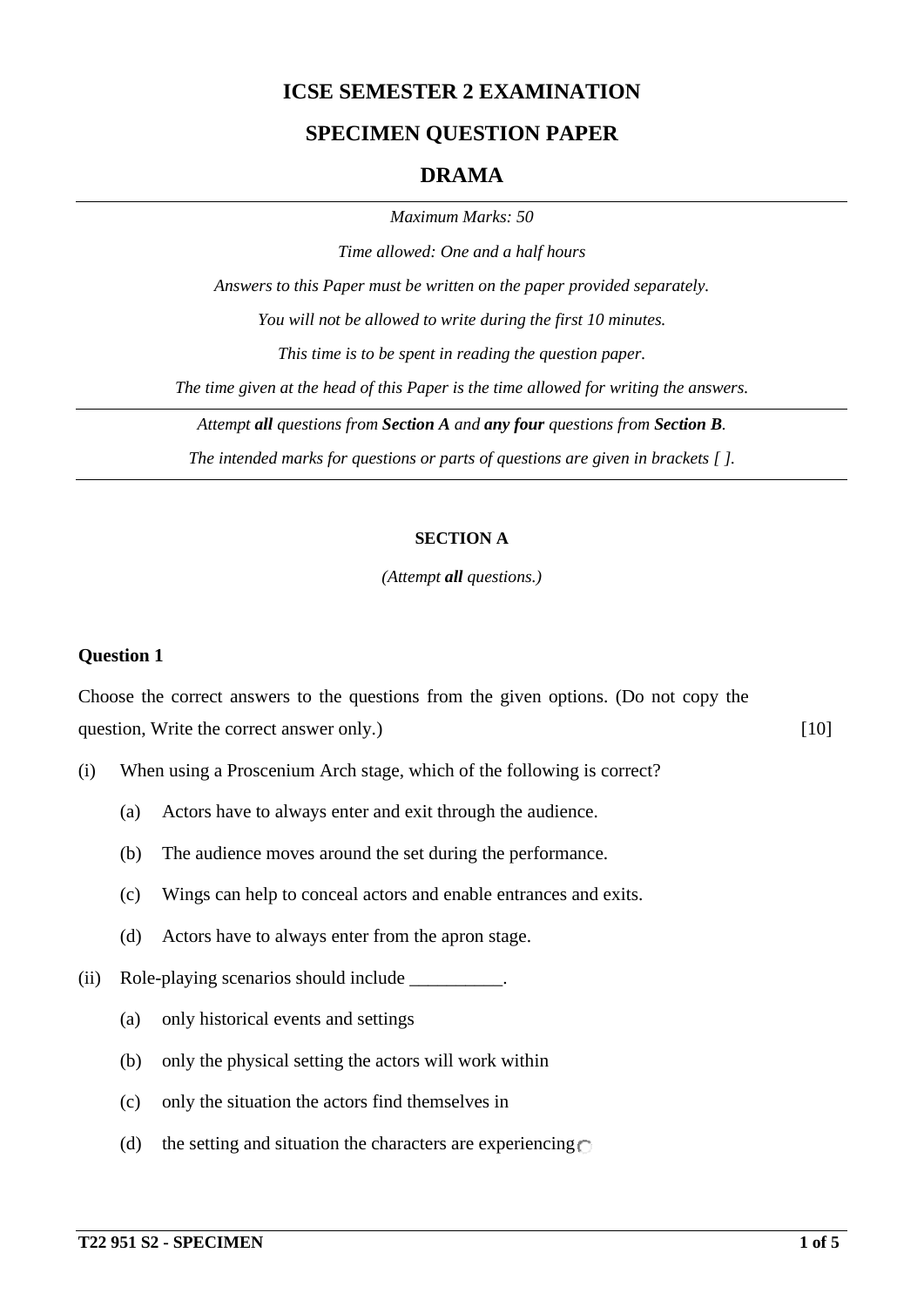(iii) Which of these would be classed as a physical skill?

- (a) Pitch
- (b) Gestures
- (c) Volume
- (d) Tone

(iv) Which of these would be classified as a vocal skill?

- (a) Facial Expression
- (b) Pitch
- (c) Orientation
- (d) Proxemics
- (v) Which of these is not a performance skill?
	- (a) Staying in character
	- (b) Facing the audience
	- (c) Shouting
	- (d) Applying energy to exaggerate vocal and physical techniques
- (vi) Actors are responsible for:
	- (a) Memorizing lines from written scripts
	- (b) Maintaining punctuality and professionalism on set and during rehearsals
	- (c) Developing new skills to fit a particular role
	- (d) All the above.
- (vii) The necessary skills for actors also include:
	- (a) Being flexible with script changes
	- (b) Taking and acting on constructive criticism and director's notes
	- (c) The ability to mimic accents and dialects as the character demands
	- (d) All the above.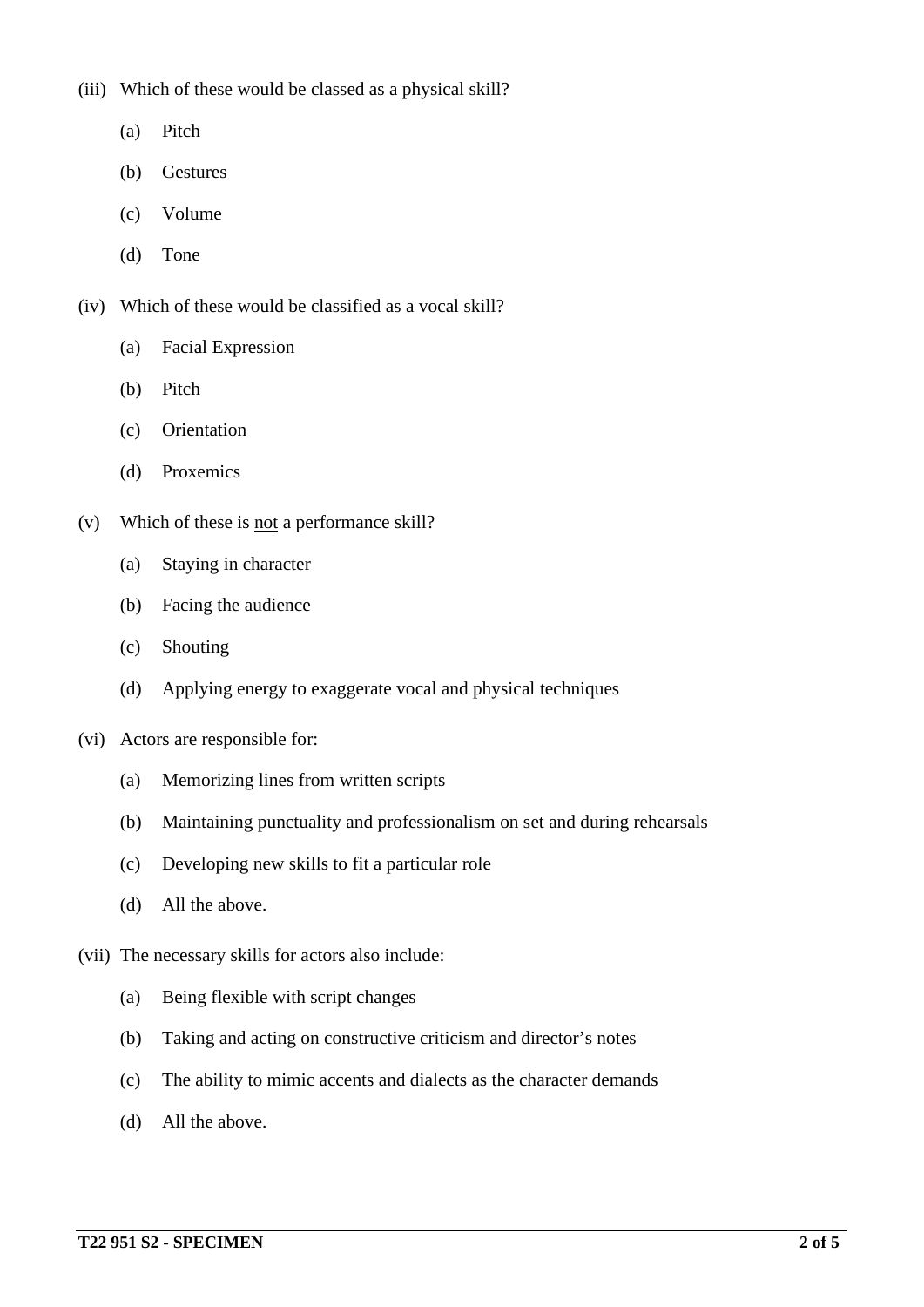(viii) What is the distinguishing feature of a raked stage?

- (a) The front of the stage is higher than the rear
- (b) The rear of the stage is higher than the front
- (c) It is constructed from narrow panels
- (d) It has a levelled flat surface.
- (ix) What does being open to the audience mean?
	- (a) Improvising about your real feelings.
	- (b) Adopting a stance that means the audience can see you, even if you're talking to someone onstage.
	- (c) When the doors are opened half an hour before the show.
	- (d) Acting on an open-air stage.
- (x) This type dialogue or line should be spoken directly out to the audience like sharing a secret or revealing a thought to them.
	- (a) Aside
	- (b) Improvisation
	- (c) Ad-lib
	- (d) Cue

#### **SECTION B**

#### *(Answer any four questions from this Section.)*

#### **Question 2**

| (i)  | How is drama different from other literary genres?             |                   |
|------|----------------------------------------------------------------|-------------------|
| (ii) | What are text and subtext in drama?                            |                   |
|      | (iii) What are the main elements of a play script? (Any three) | $\lceil 3 \rceil$ |
| (iv) | What are the three essentials for an effective plot?           |                   |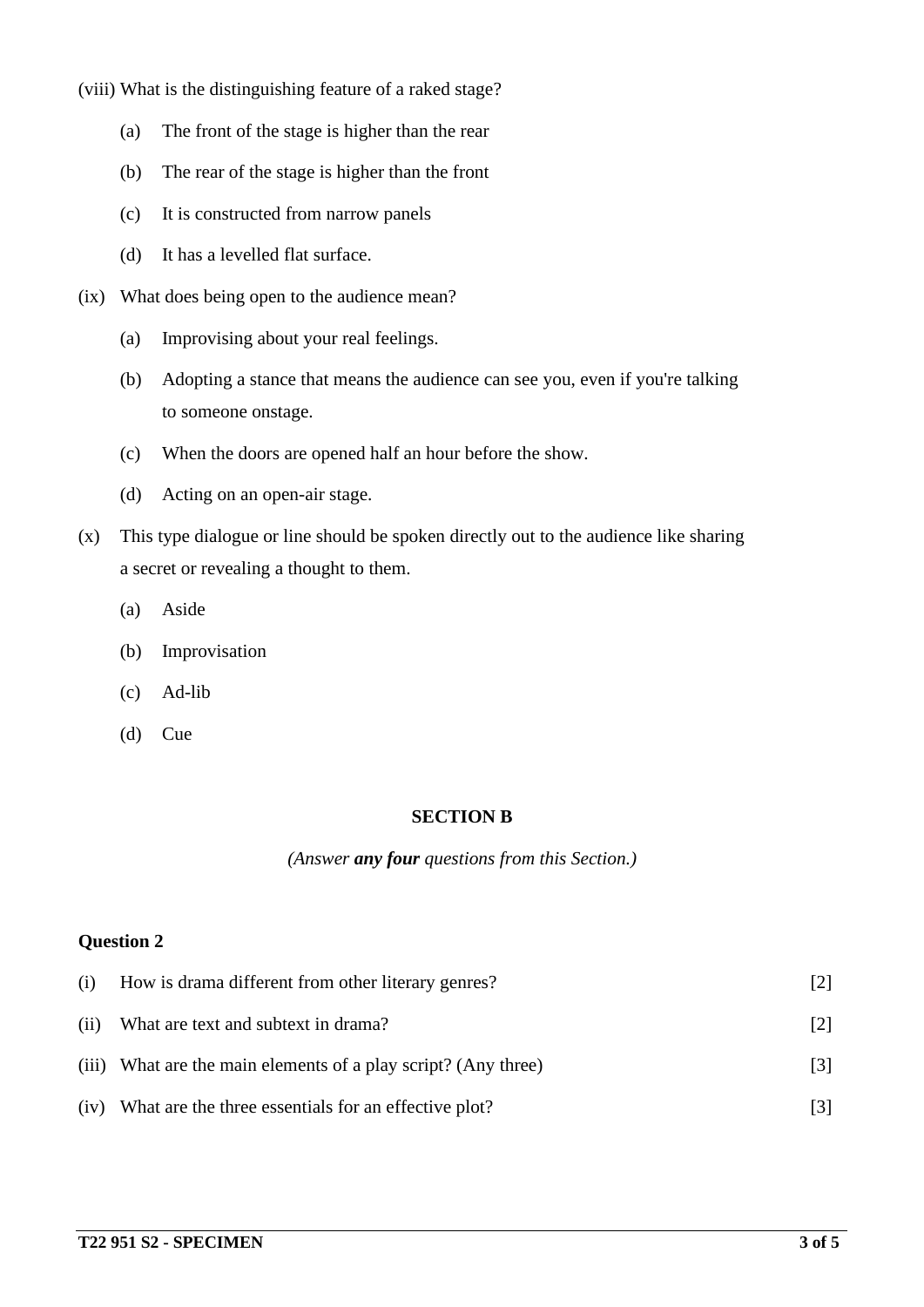# **Question 3**

| (i)  | "The costumes worn in a play have a very important role to fulfill". In order to |       |
|------|----------------------------------------------------------------------------------|-------|
|      | achieve this objective, state what a costume designer should aim at?             | [2]   |
| (ii) | What is the basic purpose of stage make up?                                      | $[2]$ |
|      | (iii) How do costumes affect an actor's performance?                             | [3]   |
|      | (iv) How much do costumes and makeup contribute to the success of an actor's     |       |
|      | performance? (Three points)                                                      | 131   |

# **Question 4**

| (i)  | What is stage business?                                                    | [2]               |
|------|----------------------------------------------------------------------------|-------------------|
| (ii) | What is function of a prompt book?                                         | $\lceil 2 \rceil$ |
|      | (iii) "How someone enters a room can make quite an impression". Elaborate. | $\lceil 3 \rceil$ |
| (iv) | What is blocking and why is it crucial for a drama performance?            | [3]               |

# **Question 5**

| (i)  | What is the purpose of a set design?                                                 | [2] |
|------|--------------------------------------------------------------------------------------|-----|
| (ii) | What is a gobo? Why might you want to use a gobo?                                    | [2] |
|      | (iii) Explain the importance of the use of properties within the set? (Three points) | [3] |
| (iv) | State any three functions of stage lighting?                                         |     |

# **Question 6**

| (i)   | What are the two broad categories Indian Folk Theatre divided into?      | $[2]$             |
|-------|--------------------------------------------------------------------------|-------------------|
| (ii)  | Name the two types of Tamasha.                                           | [2]               |
| (iii) | What is the purpose of street theatre?                                   | $\lceil 3 \rceil$ |
| (iv)  | What does 'Yakshagana' literally mean? Name the two forms of Yakshagana. | $\lceil 3 \rceil$ |